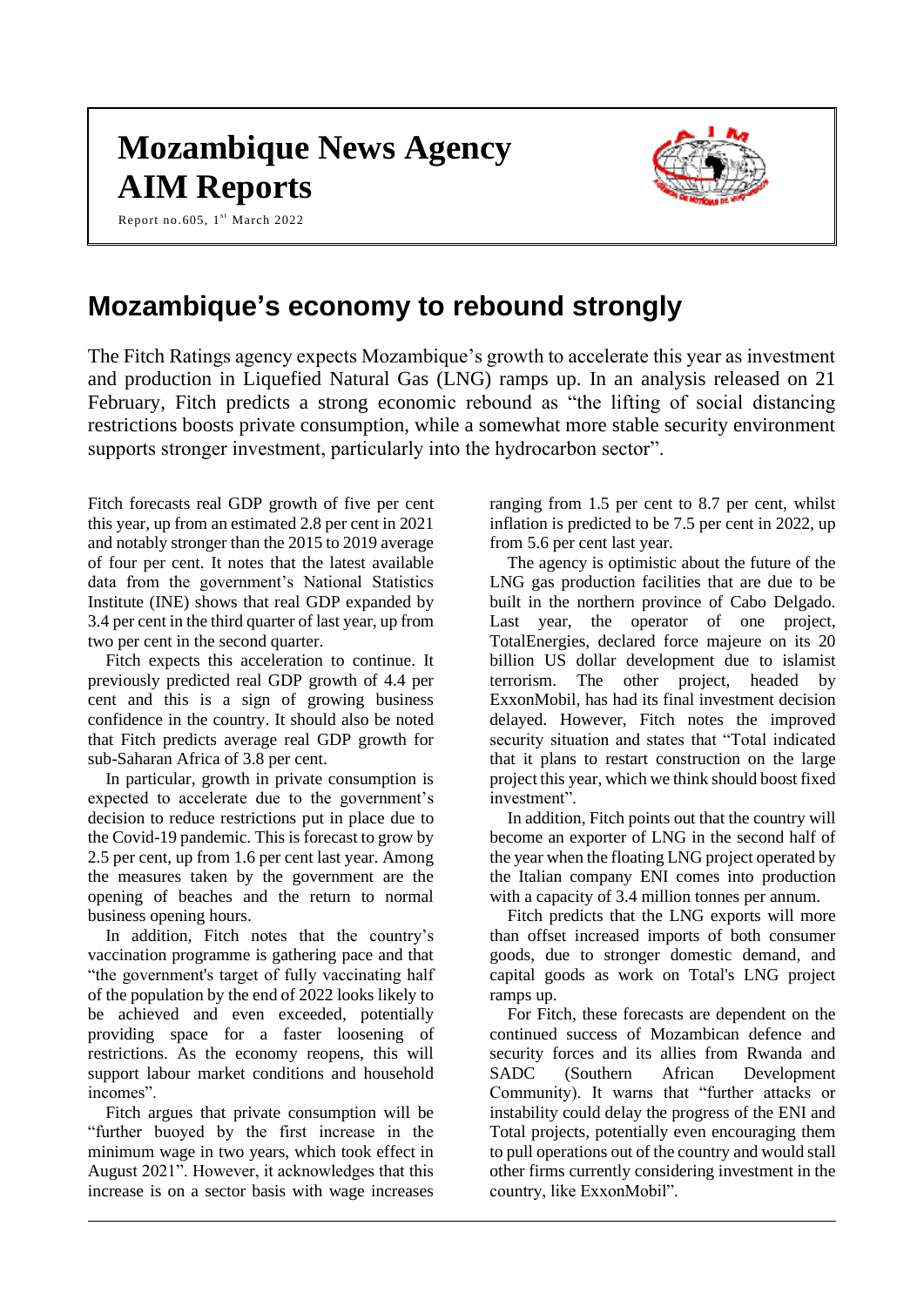#### **Poor harvest expected in southern Mozambique**

The US-funded Famine Early Warning Systems Network (FEWS NET) on 1 March warned that below-average rainfall is expected to result in a poor harvest in the southern Mozambican provinces of Gaza and Inhambane, and the southern parts of Manica and Sofala provinces.

According to its latest Food Security Update, the lack of rainfall could result in failed harvests and is likely to result in a level 3 crisis in the interior of those areas. The report notes that a delayed start to rainfall at the beginning of the season and significantly below-average rainfall since late January is resulting in the wilting of crops, with crop failure likely as the forecast rainfall is not expected to reach minimum crop requirements.

It adds that in the southern parts of Tete province food security will be "stressed" due to irregular rainfall resulting in multiple failed plantings. Households affected by the tropical storms Ana and Dumako will also face difficulties if they do not have enough seeds to replant.

FEWS NET also notes that some parts of Cabo Delgado and Niassa province will remain in food crisis due to conflict, although this will be ameliorated in areas receiving regular humanitarian food assistance. It points out that islamist terrorists "continue to conduct small-scale attacks and killings frequently, primarily in districts along the northern border with Tanzania". Despite an improvement in the security situation, with some internally displaced people beginning to return to their homes, most are not returning with only limited participation in the ongoing agricultural season.

Despite these specific difficulties, the national harvest is expected to be near the five-year average due to good conditions in the productive areas in the centre and north of the country. One caveat is that delays in the rains at the start of the season along with abnormally high temperatures leaves some uncertainty over whether there will be sufficient time for crops to reach maturity.

The report notes that the Mozambican government and its humanitarian partners are assisting households hit by the tropical storms and the ongoing conflict in Cabo Delgado province.

However, a lack of funds is putting the humanitarian work of the World Food Programme (WFP) at risk. Currently, it is distributing monthly supplies containing 24 days worth of calories to around 818,000 people in Cabo Delgado and Nampula. FEWS NET warns that although these

rations will continue to be distributed until the end of March, there is the danger of a break in supply in May unless more funding is secured.

FEWS NET was created by USAID in 1985 to provide evidence-based early warning and analysis on food insecurity covering thirty countries. Its team members include the National Oceanic and Atmospheric Administration, United States Department of Agriculture, National Aeronautics and Space Administration (NASA), United States Geological Survey, and Climate Hazards Center of the University of California Santa Barbara.

#### **Kidnap mastermind arrested in South Africa**

The South African Police (SAPS) on 26 February announced the arrest of a 37 year old man believed to have masterminded a spate of kidnappings in Maputo and the South African province of Gauteng.

According to the SAPS, on 23 February the Crime Intelligence National Anti-Kidnapping Task Team arrested the alleged mastermind and three of his accomplices in Brackenhurst, just outside Johannesburg. Police found what they called "three high powered vehicles", 6.000 tablets of the illegal drug Mandrax, a receipt for the sale of a 1.9 million rand (US\$124,000) property in the town of Bryanston, assorted luxury brand clothing, and an unspecified amount of cash. The police believe all these goods were acquired from the ransoms paid by the families of the gang's victims.

On 24 February another suspected member of the gang was arrested in Benoni, and another luxury vehicle was seized.

One of the high profile kidnappings carried out by the gang, according to the police, was that of Jahyr Abdula, the son of Salimo Abdula, chairperson of the Business Confederation of the Community of Portuguese Speaking Countries (CPLP). Salimo Abdula had previously been the chairperson of the Confederation of Mozambican Business Associations (CTA) and chairperson of the board of the Mozambican branch of the mobile phone company. Vodacom.

Jahyr Abdula and a friend were kidnapped on 15 October 2021. Law enforcement officers and private security agents rescued Abdula's friend that same day, but Jahyr Abdula himself was not freed until 26 November, following a police operation that found him on a farm near Heidelberg.

None of the suspects has yet been named. The SAPS says it is "confident that the Task Team is closing in on several syndicates responsible for kidnapping for ransom cases".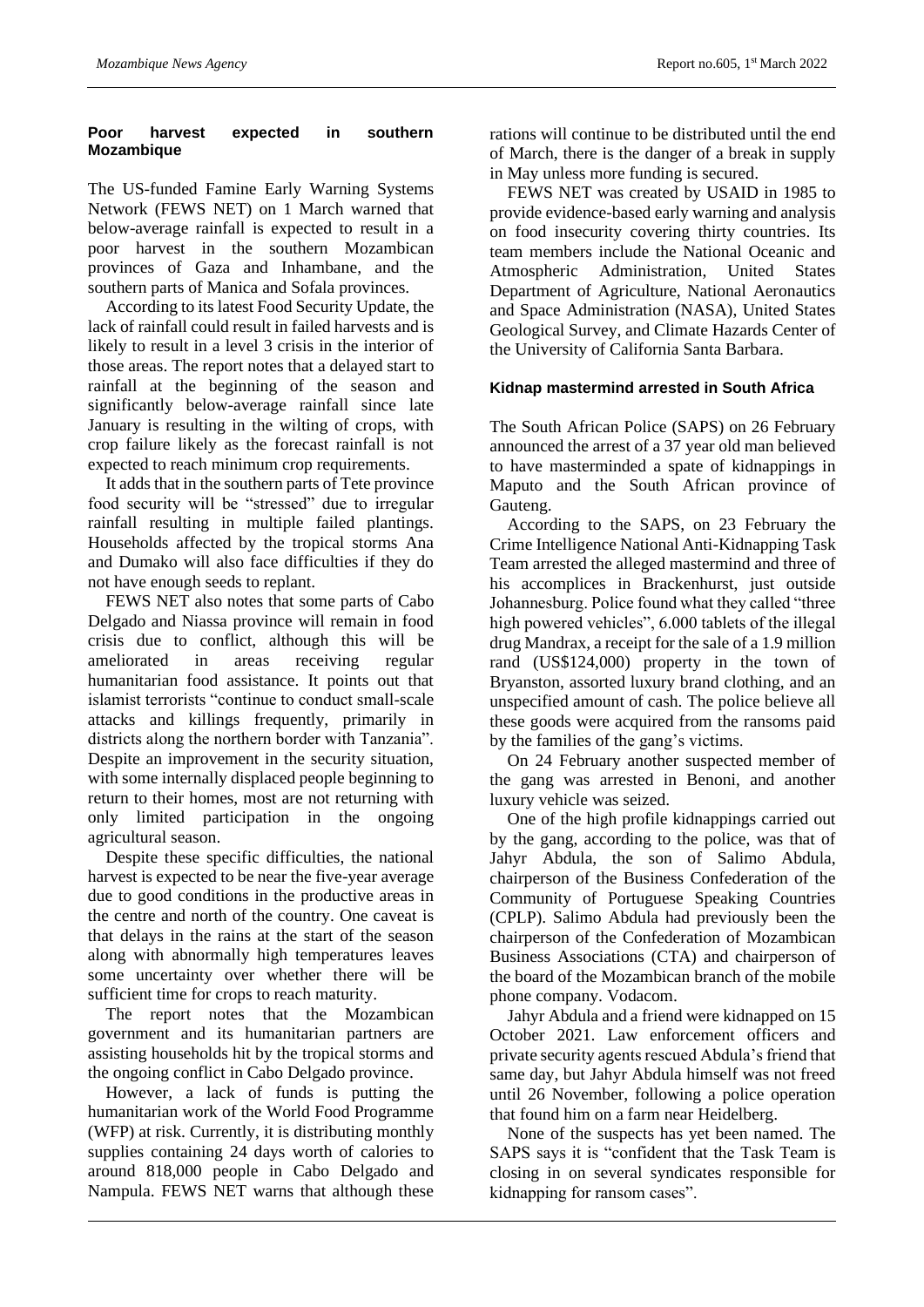#### **SERNIC arrest four kidnappers**

Mozambique's National Criminal Investigation Service (Sernic) has announced the arrest of four men aged between 24 and 38 in connection with five kidnappings that took place in Maputo city and province between October 2021 and January this year.

The four are accused of kidnapping a wellknown doctor, Bassir Gani, a Portuguese citizen seized near the Portuguese consulate in Maputo, the manager of the Takdir restaurant, and two other businessmen.

At a press conference on 28 February, SERNIC spokesperson Henrique Mendes also showed reporters three luxury residences in Maputo which the kidnappers had turned into prisons to hold their victims. Mendes said they were paying a monthly rent of between 50,000 and 100,000 meticais (US\$780 to US\$1,560) to the owners.

For one of these homes, the kidnappers paid three months' rent in advance – 300,000 meticais. Mendes said that the payments were made in coordination with one of the leaders of the kidnap gang who lives in South Africa.

One of the accused, whom Mendes named as Omar (but who calls himself Alberto Tomoneque) "identified the residences and negotiated with their owners. He was also responsible for guaranteeing the logistics. This was financed by his uncle, who lives in South Africa".

Mendes said Sernic "is working in coordination with the South African police in order to arrest the remaining members of this gang".

Tomoneque denied any involvement in the kidnappings and blamed them on his brother-inlaw who lives in South Africa. But he did admit to accompanying this brother-in-law when he scouted out the three residences used as prisons.

He said "I don't know anything. I just heard my brother-in-law speaking with his friend, saying they had beaten a man who was kidnapped in the Zimpeto suburb, and they put him in a house in Triunfo neighbourhood. They put the doctor in one of the houses and in the third they put the woman from the embassy (the woman kidnapped near the Portuguese consulate)".

Asked about the reports of Mozambicans arrested in South Africa on charges of fraud and kidnapping, Mendes gave no details but said the information will soon be shared with the public.

#### **South Africa to deploy more troops in Cabo Delgado**

The South African National Defence Force (SANDF) will shortly deploy additional troops to the northern Mozambican province of Cabo Delgado, according to a report in the South African internet portal "Defence Web".

The combat group, to be known as "Combat Team Alpha" will consist of soldiers from the South African 2nd Infantry Battalion and the 1st Parachute Battalion and will "relieve and reinforce South African Special Forces in Mozambique".

The Mozambican defence and security forces, in alliance with Rwanda and SADC (Southern African Development Community), are fighting against islamist terrorists in Cabo Delgado. South African troops are a key component of the SADC Mission in Mozambique (SAMIM).

Combat Team Alpha is expected to deploy to Cabo Delgado in the next few weeks.

In addition to the troops themselves, between 60 and 80 armoured personnel carriers are expected to be sent to Cabo Delgado, says the "Defence Web" article.

A Special Forces Group from the Fourth Special Forces Regiment will relieve the unit from the Fifth Special Forces Regiment that has been deployed in Cabo Delgado since July 2021

Last July President Cyril Ramaphosa promised up to 1,495 members of the SANDF to help Mozambique combat terrorism and violent extremism in Cabo Delgado.

The South African navy may also send a frigate for "interdiction patrols" off the coast of Cabo Delgado.

In the 2022 budget delivered to the South African parliament on 23 February, the country's Treasury said that South Africa's own national security hinges on the stability and prosperity of the African continent and particularly of the SADC region.

"As such, the Department of Defence will continue to participate in operations to support peace in the Democratic Republic of Congo and northern Mozambique, as part of the SADC standby force", said the Treasury. "These deployments will also assist the Department in achieving 100 per cent compliance with its SADC standby force pledge and external operations".

This is a condensed version of the AIM daily news service - for details contact pfauvet@live.com

\_\_\_\_\_\_\_\_\_\_\_\_\_\_\_\_\_\_\_\_\_\_\_\_\_\_\_\_\_\_\_\_\_\_\_\_\_\_\_\_\_\_\_\_\_\_\_\_\_\_\_\_\_\_\_\_\_\_\_\_\_\_\_\_\_\_\_\_\_\_\_\_\_\_\_\_\_\_\_\_\_\_\_\_\_\_\_\_\_\_\_\_\_\_\_\_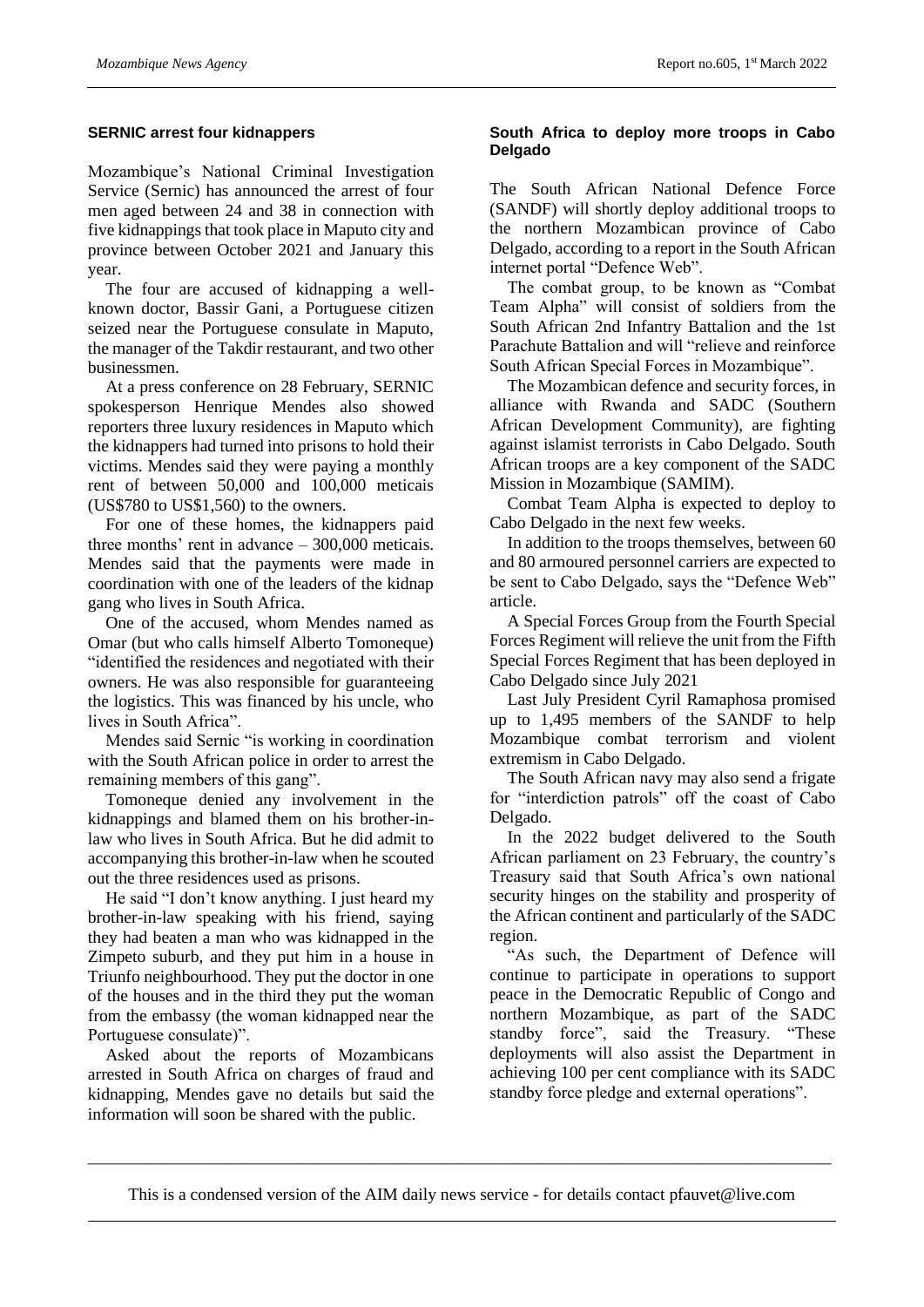#### **Frelimo concerned about revival of Renamo Military Junta**

*\_\_\_\_\_\_\_\_\_\_\_\_\_\_\_\_\_\_\_\_\_\_\_\_\_\_\_\_\_\_\_\_\_\_\_\_\_\_\_\_\_\_\_\_\_\_\_\_\_\_\_\_\_\_\_\_\_\_\_\_\_\_\_\_\_\_\_\_\_\_\_\_\_\_\_\_\_\_\_\_\_\_\_\_\_\_\_\_\_\_\_\_\_\_\_\_*

The head of the parliamentary group of Mozambique's ruling Frelimo Party, Sergio Pantie, on 28 February expressed concern at reports that the Renamo Military Junta has appointed a new leader.

Speaking in Maputo at the opening of a sitting of the Mozambican parliament, the Assembly of the Republic, Pantie said this was "a sign that the Junta wants to continue along the path of looting, killing and the destruction of infrastructures important for our development".

He urged members of the Military Junta and its "political wing" to "abandon the path of armed banditry and follow that of peace".

"Our experience shows that the people are against those who persist on the path of insurgency and banditry and that they come to an inglorious end", said Pantie.

It was thought that the Junta had died along with its first leader, Mariano Nhongo, who was shot dead in a clash with the Mozambican defence and security forces in Sofala province on 11 October last year. Since Nhongo's death, there have been no reports of any armed activities by the Junta.

It was a surprise when the Director of Operations of the Mozambican Armed Forces (FADM), Chongo Vidigal, announced on 26 February that he had information according to which the Junta had elected new leadership at a meeting in the bush of Gorongosa district. He did not give the name of Nhongo's successor.

Renamo General Secretary Andre Magibire, interviewed by the independent television station STV, doubted the veracity of Vidigal's claim and did not believe there were any members of the Junta left in the bush of central Mozambique. More than 90 members of the Junta had been demobilised, he said, and there were none left to be demobilised.

#### **Covid-19: over 72 per cent vaccinated**

The Ministry of Health on 26 February reported that a further 63,915 people were vaccinated against Covid-19 during the previous 24 hours, bringing the number of people fully vaccinated against the disease to 10,988,141. This is 72.2 per cent of all citizens aged 18 and above.

The ministry also reported 18 new cases of the Covid-19 respiratory disease, compared with 19 the previous day. Since the start of the pandemic, 1,267,427 people have been tested for the

coronavirus that causes Covid-19. The 18 positive cases brought the total number of people diagnosed with Covid-19 in Mozambique to 225,036.

The number of people under medical care in the Covid-19 treatment centres fell from 19 on 25 February to 15 on 26 February, three of whom were receiving supplementary oxygen. Nine of these patients (60 per cent) were in Maputo. The number of active cases of Covid-19 rose slightly from 3,503 to 3,520.

#### **President Nyusi calls for debt relief**

President Filipe Nyusi has urged developed countries to consider full debt relief for African countries that have been severely affected by the Covid-19 pandemic.

Addressing the participants of a health forum, held on the sidelines of the 11th EU-Africa summit in Brussels on 17 February, President Nyusi said that the Covid-19 pandemic has weakened African countries with the health sector most affected.

The forum shares experiences between Europe and Africa on health issues and President Nyusi highlighted his country's "health diplomacy" which has enabled Mozambique to ensure health care for the great majority of the citizens.

President Nyusi pointed out that "we have managed to reduce infant mortality and to reduce deaths caused by breast and prostate cancer, as well as by tuberculosis. Now, we want to strengthen capacity building to answer the sector's outstanding challenges".

Mozambique has a Covid-19 vaccination rollout programme, President Nyusi added, which has enabled the country to vaccinate over 30 per cent of the 30 million Mozambicans (and about 68 per cent of all those aged 18 and above). Soon, the country will begin to vaccinate children aged over 15 years, due to the solidarity demonstrated by the other countries.

President Nyusi also spoke about the government initiative "One district, One hospital" and water expansion in rural areas in a bid to improve health. The country is engaged in a relentless offensive to find partners who can contribute to improving health care in rural areas, he declared

In his intervention focused on the topic "New era in EU-Africa relations, through health diplomacy", President Nyusi said that Africa is no longer the continent others talk about, but the continent they talk with, and what happens in Africa is important to Europe, while what happens in Europe is also important to Africa.